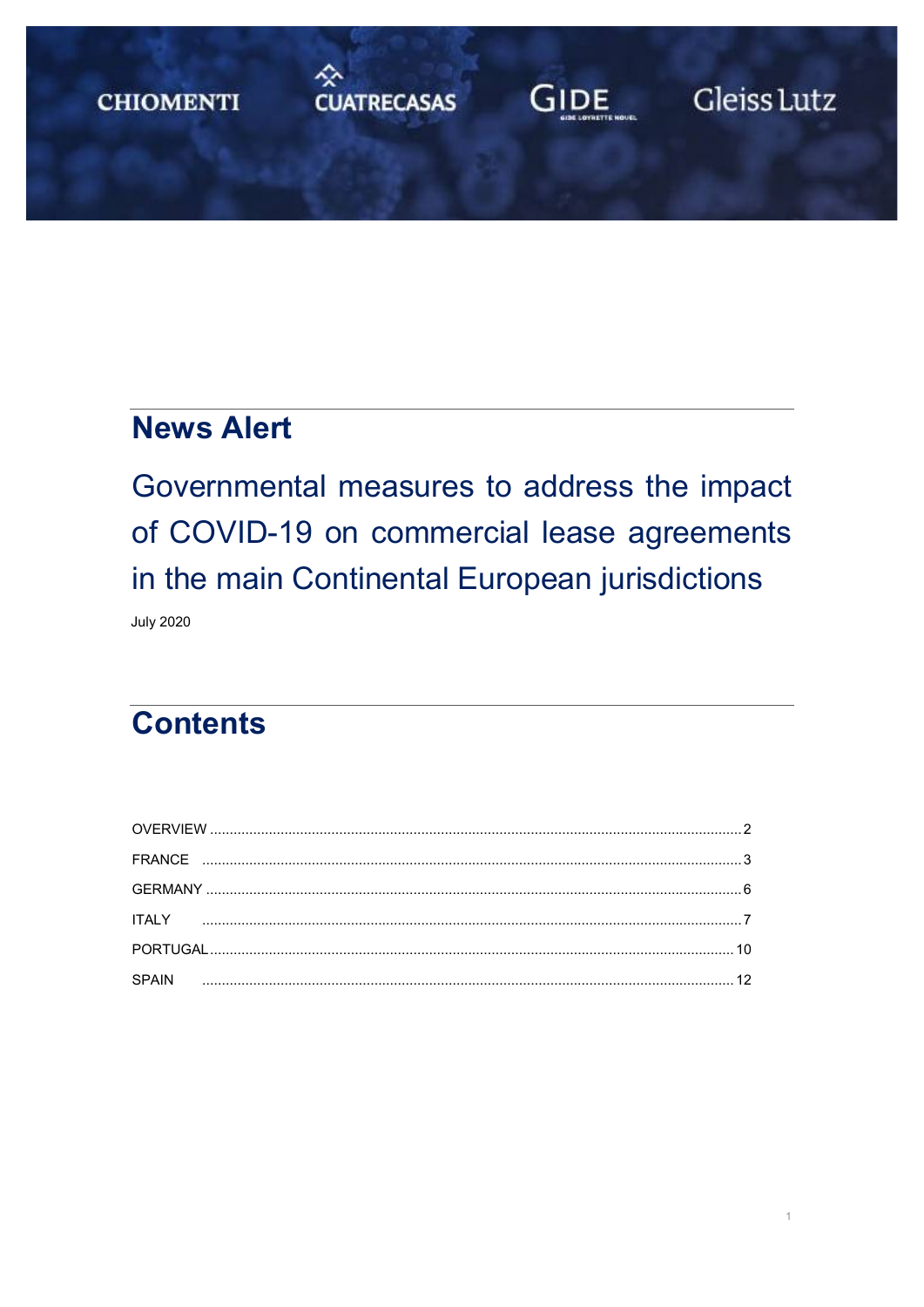# <span id="page-1-0"></span>**OVERVIEW**

|                                           |                              | <b>GERMANY</b> | <b>FRANCE</b> | <b>ITALY</b> | <b>PORTUGAL</b> | <b>SPAIN</b> |
|-------------------------------------------|------------------------------|----------------|---------------|--------------|-----------------|--------------|
| <b>Specific</b><br>COVID-19<br>regulation | <b>Waiver of</b><br>rent     | ×              | ۳             | $\sim$       | ×               |              |
|                                           | <b>Moratorium</b><br>of rent | $\checkmark$   | -             | $\sim$       |                 |              |
| <b>Other</b><br>grounds for               | <b>Termination</b>           | ×              | Ξ             | Ξ            | Ξ               |              |
|                                           | <b>Adjustment</b>            | $\equiv$       | -             | $\equiv$     | $\sim$          |              |



Not possible

Possible

To analyse on a case-by-case basis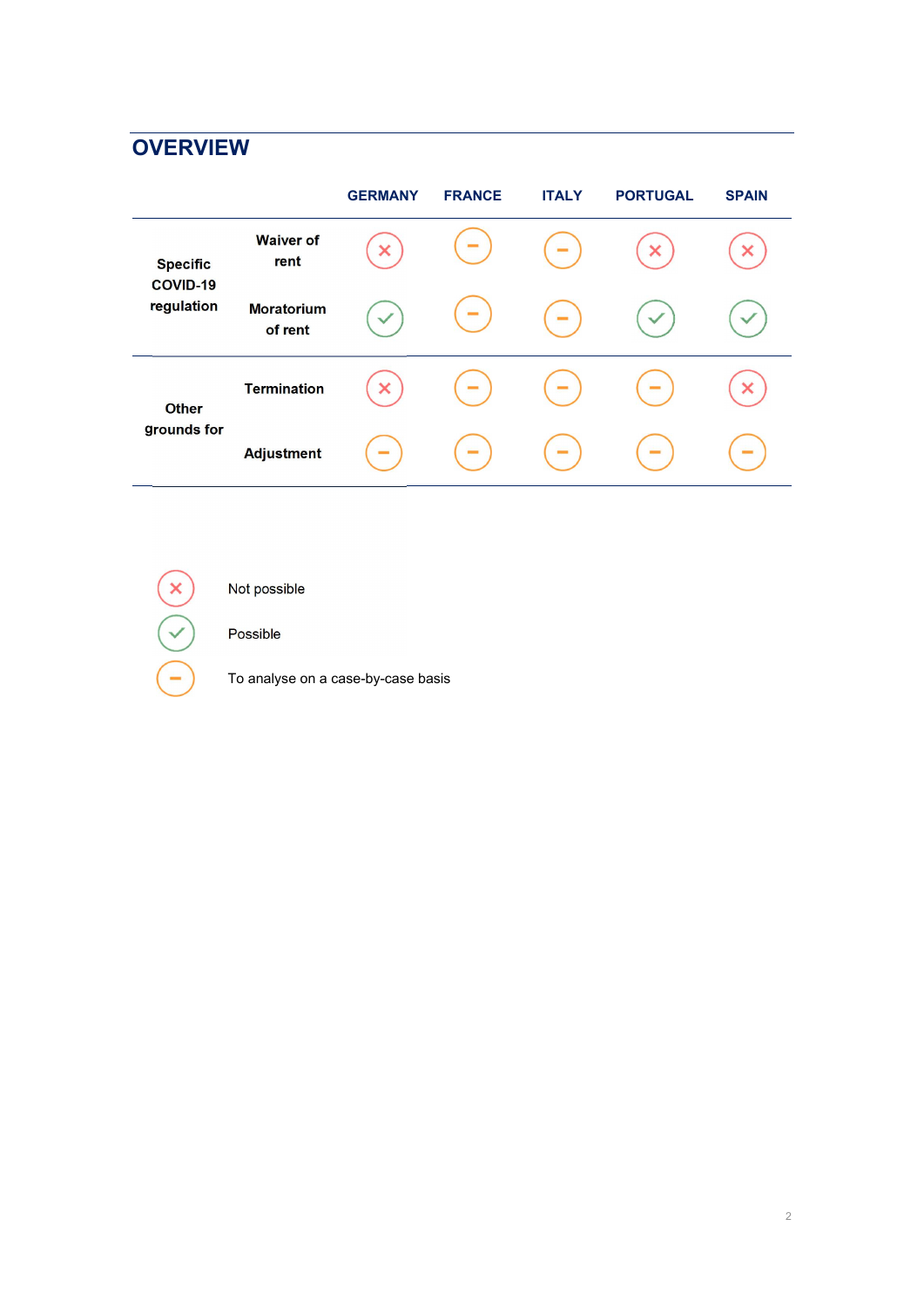## <span id="page-2-0"></span>**FRANCE**

### **SPECIFIC REGULATION**

 [Ordinance n°2020-316,](https://www.legifrance.gouv.fr/affichTexte.do?cidTexte=JORFTEXT000041755842&categorieLien=id) dated March 25, 2020, *relating to payment of rent, water, gas and electricity bills relating to the business premises of companies whose activity is affected by the spread of the COVID-19 epidemic.*

If a tenant fails to pay rent or service expenses, the landlord cannot impose a penalty (for example, financial penalties, late penalties or termination of the lease agreement). This applies to rent payments due from March 12, 2020 until two months after the end of the state of emergency, i.e*.*, until September 10, 2020.

This ordinance only applies to natural and legal persons governed by private law, which qualify as French residents for tax purposes, exercising an economic activity and meeting the following requirements:

- Not being under compulsory liquidation on March 1, 2020, employing up to 10 people, and with an annual turnover for the last financial year of less than €1 million.
- Not benefitting on March 1, 2020, from a full-time employment agreement or old-age pension and not having benefited from social security payments of more than €800 between March 1, 2020, and March 31, 2020.
- For associations, being subject to income taxes or employing at least one person,
- Not being controlled by a commercial company within the meaning of article L. 233-3 of the French Commercial Code.
- Having been prohibited to remain open to the public between March 1, 2020, and March 31, 2020, or having a turnover loss of at least 50% during this period.
- [Ordinance n°2020-306,](https://www.legifrance.gouv.fr/affichTexte.do?cidTexte=JORFTEXT000041755644) dated March 25, 2020, *on the extension of time limits during the period of public health emergencies and the adaptation of procedures during that period*

Extensions of various deadlines and measures including legal actions, filings, sanctions, and penalty and termination clauses. Applicable to various deadlines and measures:

- Any legal action, recourse, formality, filing or notice required by law or regulation under nullity, sanction, expiry of statute of limitations, which should have been executed between March 12 and June 23, 2020, will be deemed executed on time after such period, within the postponed legal or regulatory time limit (which will not exceed two months).
- Penalty clauses or termination clauses sanctioning the non-fulfilment of obligations within a certain time limit are deemed not to have effect if this time limit has expired between March 12, 2020, and June 23, 2020. Their effects are postponed until after June 23, 2020.
- The effects of penalty clauses or termination clauses sanctioning the non-fulfilment of obligations within a certain time limit, expiring after June 23, 2020, are postponed for a period equal to that between March 12, 2020 (or the date on which the obligation has arisen if this is later), and June 23, 2020 (except for monetary obligations).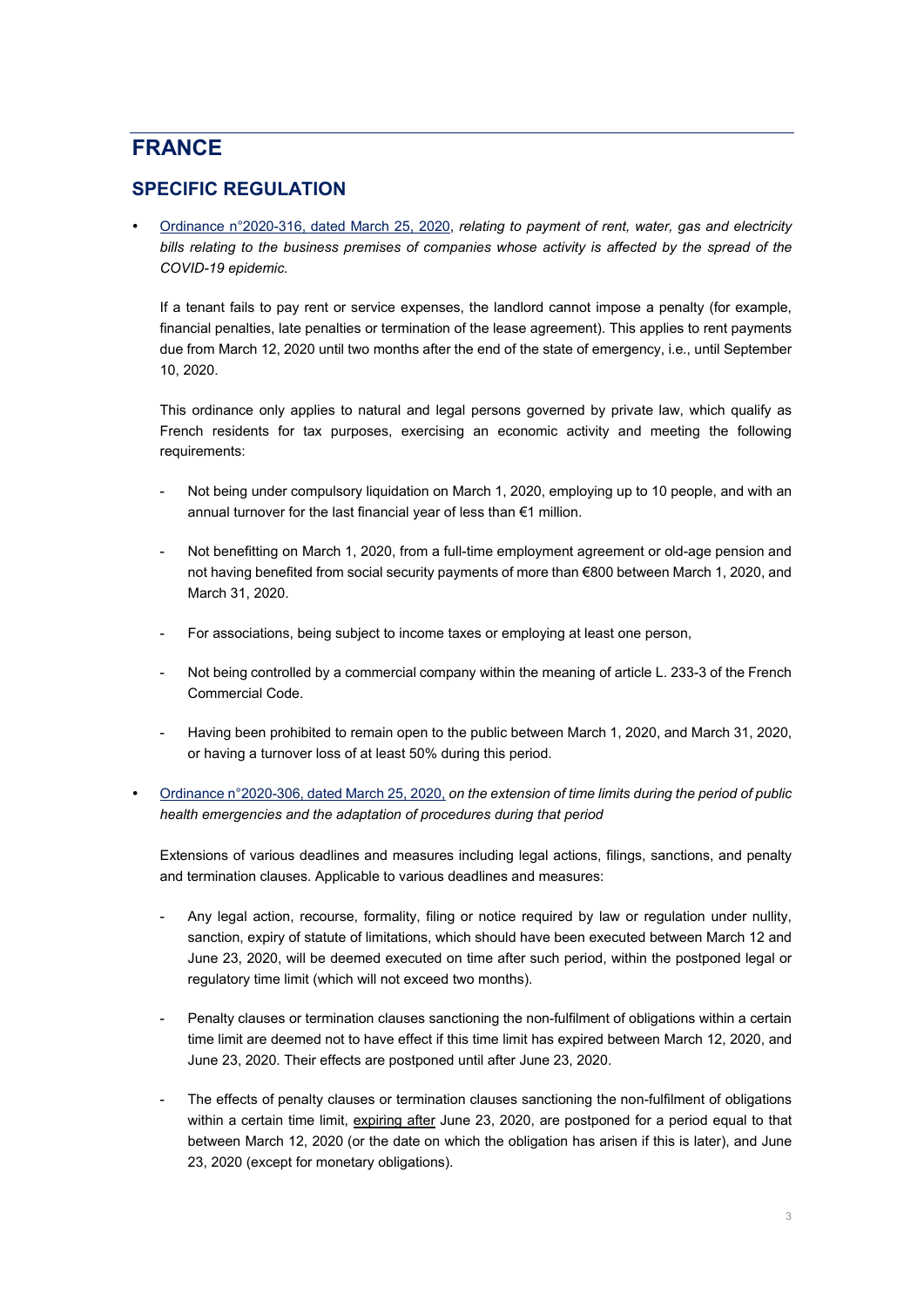**Tax incentive for landlords to waive rent:** The second Amending Finance Law 2020 allows landlords to deduct the loss resulting from a rent waiver from their taxable profits without having a commercial reason. This is to encourage landlords to help tenants reduce their indebtedness and enable them to resume work in better conditions after the health crisis. This measure thus broadens the tax deductibility of rent waivers landlords grant to their tenants, as landlords do not have to justify a particular interest (for example, a commercial interest).

For a tenant, a rent waiver gives rise to a taxable profit. However, this amendment also provides for a temporary increase (under the conditions in Article 209, I paragraph 4 of the French Tax Code (*Code général des impôts*) in the capacity to carry forward tax losses. The standard €1,000,000 threshold is increased for a tenant who has been granted a waiver, by an amount equal to the amount of rent waived.

This relief covers waivers that relate both to rent taxed as property income (bare rental) or noncommercial profits (subletting), for individuals; and rent subject to corporate income tax, for companies.

Several conditions must be met to benefit from this:

- The tenant must be a business.
- The landlord and the tenant cannot be related entities within the meaning of Article 39, 12 of the French Tax Code (*Code général des impôts*).
- If the tenant's business is operated by a landlord's relative in the ascending or descending line or a member of his/her household, the landlord must be able to cover the tenant's cash-flow difficulties.

This incentive applies to rent waivers granted between April 15, 2020, and December 31, 2020.

### **GROUNDS FOR TERMINATION OR ADJUSTMENT**

- **Relevant force majeure rights:** There are no specific changes to force majeure provisions (Article 1218 of the French Civil Code). Force majeure is characterized as an event that prevents the debtor from carrying out its obligation because (a) it is beyond the debtor's control, (b) it could not have reasonably been foreseen when entering into the agreement, and (c) its effects cannot be avoided by appropriate measures.
	- If the impediment is temporary, the performance of the obligation is suspended, except if the delay resulting from it justifies termination of the agreement.
	- If the impediment is definitive, the agreement is deemed terminated and the parties are released from their obligations.
	- The governmental or municipal measures against COVID-19 could constitute force majeure. These will be assessed on a case-by-case basis.
- **Unforeseeable mechanism ("***Imprévision***"):** There are no specific changes to unforeseeable mechanism provisions (Article 1195 of the French Civil Code). *Imprévision* is characterized when *"if a change in circumstances unforeseeable at the time of entering into the contract makes performance excessively onerous for a party who had not agreed to assume the risk, that party may ask the other party to renegotiate the contract.*"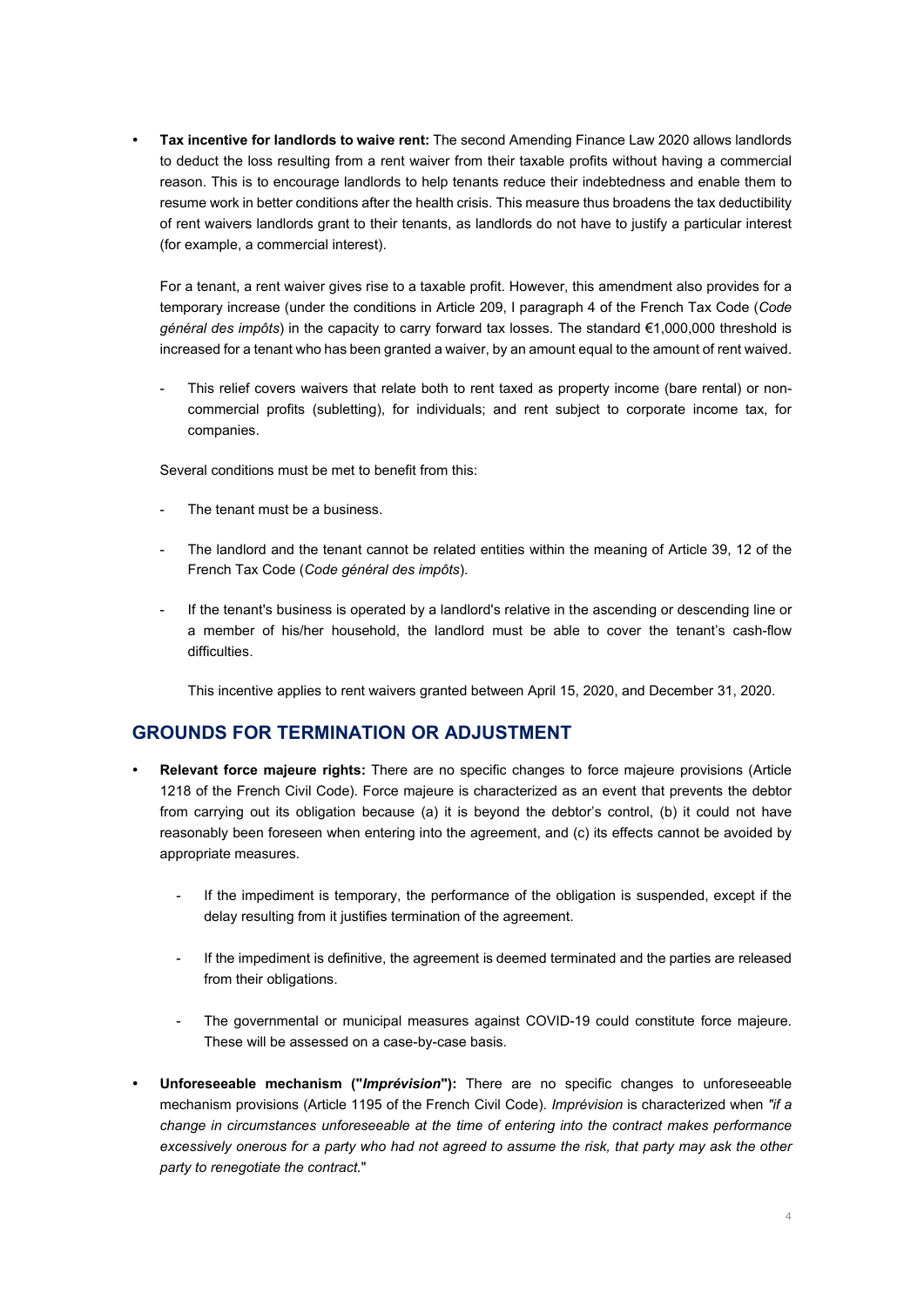- Unforeseeable mechanism only applies to contracts entered into or renewed after October 1, 2016. It only applies if the parties have not excluded it expressly in a contract.
- The difference with force majeure is that force majeure renders performance of the obligation impossible, but an unforeseeable changes in circumstances renders performance of the obligation excessively onerous (but performance is possible), as regards obligations to pay a sum of money, where the sums to be paid substantially exceed the debtor's ability to pay or where the reciprocal performance of the contract becomes manifestly unbalanced.
- When the conditions are met, the process of adapting the contract takes place in three phases. First, the disadvantaged party may ask the other party, who is not obliged to accept, to renegotiate the contract. During the renegotiation process, there is no suspension of the performance of contractual obligations. Second, if the renegotiation is refused or fails, the parties may agree to terminate the contract, on the date and under the conditions they decide, or ask the judge by mutual agreement to adapt it. Finally, if no agreement is reached within a reasonable time, the court may, at the request of a party, review or terminate the contract on the date and under the conditions set out in the contract. This mechanism makes it possible to strongly influence, or even force, the other party to renegotiate the contract and reach an agreement, under the "threat" that in the end it will be the judge who adapts it. The parties to a commercial lease may renegotiate the content of the contract to postpone or suspend the payment of rent or temporarily modify mounts.

#### **NON-BINDING INDUSTRY RECOMMENDATIONS**

- French landlord associations have recommended the following measures:
	- Monthly payment of rent and service expenses rather than quarterly and in advance.
	- Suspension of rent and service expenses collection from April 1, 2020, for the whole lockdown.
	- At the end of the lockdown, the rent and service expenses will be subject to deferred or staggered payment without penalties or interest, adapted to each company's situation.

Eligibility and scope:

- Very small businesses, i.e., those employing less than 10 people and whose annual turnover or total balance sheet is less than €1 million.
- SMEs (in French, "PME"), i.e., those employing less than 250 people and whose annual turnover or total balance sheet is less than €43 million.
- Concerning medium-sized companies, the Minister has appointed a mediator, Mrs Jeanne-Marie Prost (Senior Counsellor at the Court of Auditors) to find a solution for relations between large landlords and large tenants.

For further information, please get in touch with your Gide contact or the lawyer indicated below:

#### **Stanislas Dwernicki**

Partner I Gide Loyrette Nouel T. +33 140 75 29 21 I dwernicki@gide.com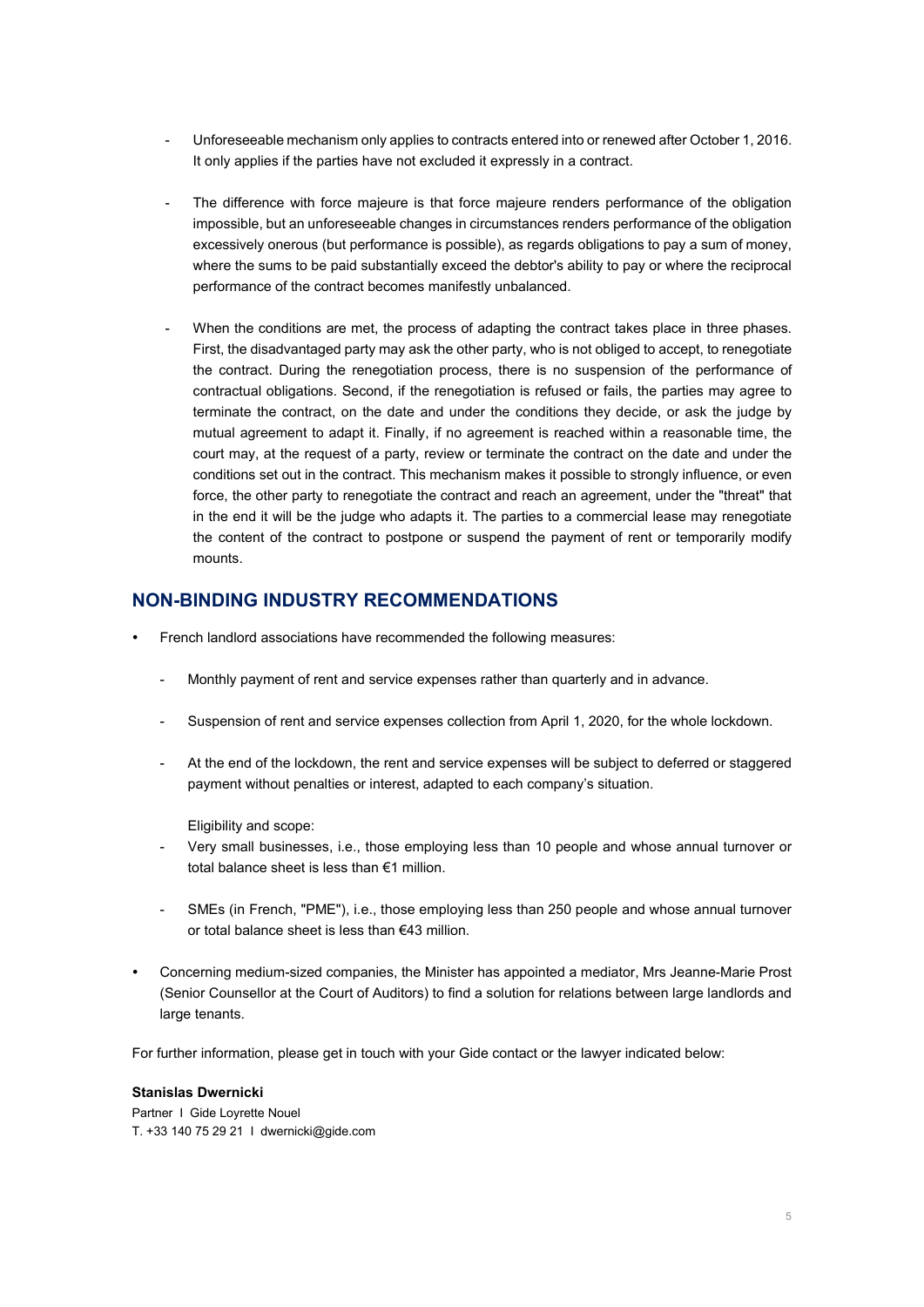## <span id="page-5-0"></span>**GERMANY**

## **SPECIFIC REGULATIONS**

- Act to Mitigate the Consequences of the COVID-19 Pandemic under Civil, Insolvency and Criminal Procedure Law
	- Landlords are not permitted to terminate land, commercial, residential or usufructuary leases because the tenant does not make rental payments in the period between April 1, 2020, and June 30, 2020 (which, although rather unlikely, in general may be extended until September 30, 2020), even if due, when non-payment is due to the effects of the COVID-19 pandemic. Reasons for not making payments that are not based on the COVID-19 pandemic do not suspend the landlords' termination rights.
	- The link between the COVID-19 pandemic and non-payment of the rent must be proved. The tenant must show that its failure to pay is based on the COVID-19 pandemic. Commercial tenants can usually prove this by stating that the operation of their businesses was prohibited or significantly restricted as a result of legal regulations or orders by the competent authorities imposed to contain the pandemic.
	- Other termination rights not connected to default in payment of the rent due to the effects of the COVID-19 pandemic (for example, due to the tenant's serious breach of the contractually agreed duties) remain unaffected.
	- Since the tenants' obligation to make rental payments continues to exist, default interest accrues on the unpaid rent. We assume that rent securities can be drawn for due rent that remains unpaid. Whether the fact that a tenant fails to provide a renewed rent security (if due under the contract) results in a separate termination right of the landlord, is unclear.

### **GROUNDS FOR TERMINATION OR ADJUSTMENT**

- Unless expressly agreed in the lease, there are no statutory provisions granting a special termination right due to the COVID-19 pandemic.
- There are no statutory force majeure rights in the narrower sense. However, tenants may argue that circumstances like the COVID-19 pandemic and the measures implemented to contain the pandemic, in particularly store closures ordered by the government, may be deemed an "interference with the basis of the contract."
- Therefore, tenants may be entitled to request an adjustment of the rent under their lease agreements for the period of the ordered closures. Available case law suggests that the consequences of the closures might be equally shared between the parties, which would mean a 50% rent reduction for the period in which the business operations are impossible due to COVID-19 containment measures. It is, however, uncertain whether courts will allow this adjustment as the legislator has opted for the abovementioned restrictions of termination rights, leaving the obligation to pay rent unchanged.

For further information, please get in touch with your Gleiss Lutz contact or the lawyers indicated below:

**Dr. Tim Weber** Partner I Gleiss Lutz T +49 69 95514-208 I tim.weber@gleisslutz.com **Dr. Johannes Niewerth**  Partner I Gleiss Lutz T+49 40 460 017-222 I johannes.niewerth@gleisslutz.com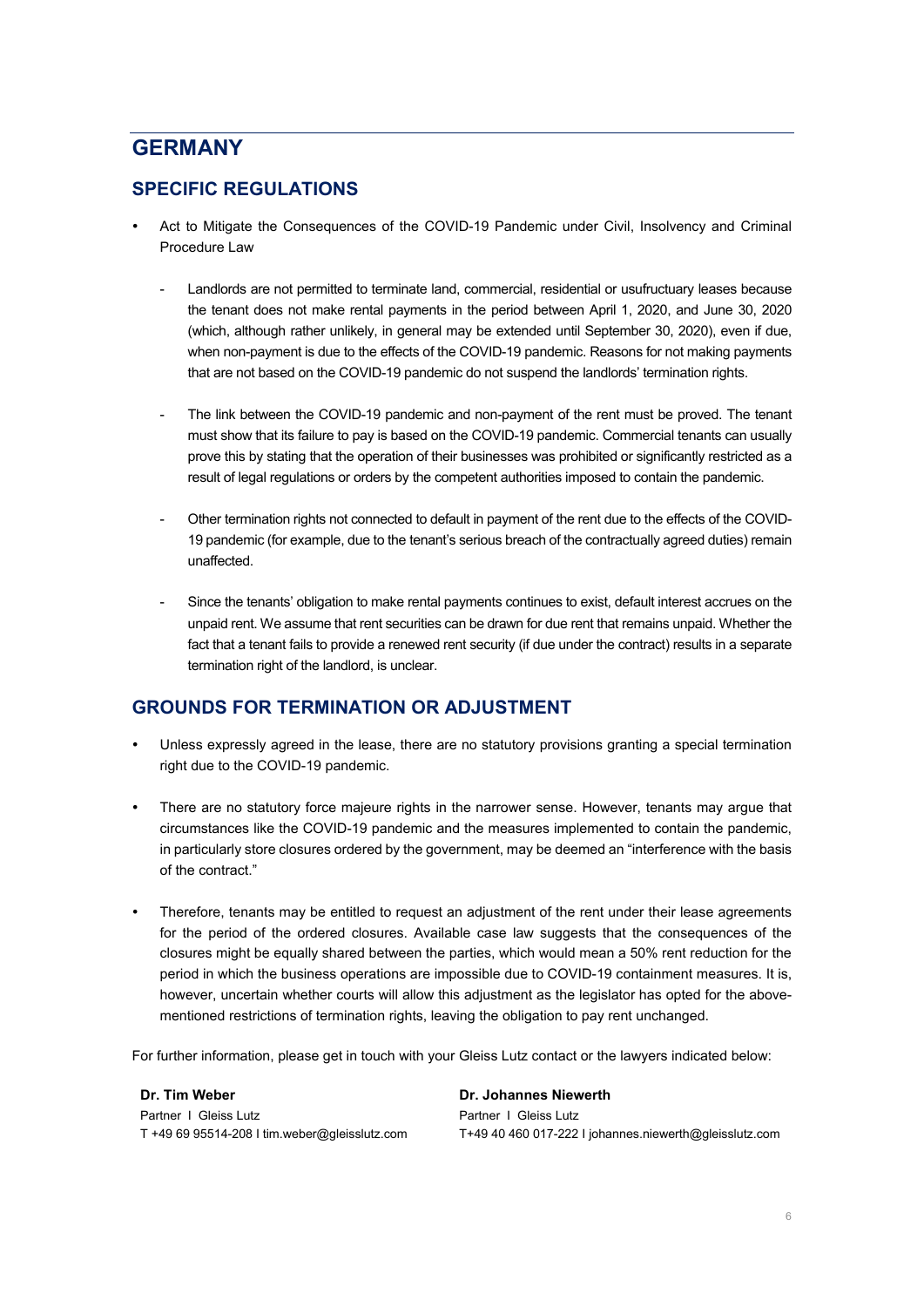# <span id="page-6-0"></span>**ITALY**

## **SPECIFIC REGULATIONS**

- Law Decree n°18 of March 17, 2020 (incorporated with Law n°27 of April 24, 2020) setting forth urgent regulations to contain the impacts of the health emergency on the Italian economy
	- Tax credit in favour of retail tenants: Tenants renting real estate assets falling under cadastral category "C1" (which is the most common category for retail buildings/units) benefit from a tax credit equal to 60% of the rent paid for March 2020. This can be used to offset certain taxes under Article 17 of Legislative Decree no. 241 of 1997 (*e.g.*, corporate income tax (*IRES*), regional tax on productive activities (*IRAP*), municipal property tax (*IMU*) or waste tax (*TARI*)). Alternatively, the tax credit may be assigned to third parties, including credit institutions and other financial intermediaries (as provided under Law Decree n°34 of May 19, 2020, yet to be incorporated into law). It does not apply to tenants carrying out activities exempt from the lockdown (*e.g*., hypermarkets, food shops, newsstands, pharmacies, laundrettes, tobacco shops and pet shops).
	- **Delay or failure to fulfil contractual obligations due to compliance with the health emergency regulations**: Under article n°91 of Law Decree n°18, of March 17, 2020, a party's compliance with the Italian government's regulations to contain the health emergency has to be considered when evaluating its contractual liability. Although the scope of this provision is debatable, tenants could use it to claim that default interest is not due on late payments.
- Law Decree n°34, of May 19, 2020, establishing further urgent regulations to contain the impact of the health emergency on the Italian economy (subject to incorporation into law. Law Decrees enter into force immediately after publication in the Official Gazette of the Italian Republic, but their effects are provisional until Parliament converts them into law within 60 days of their publication).
	- Tax credit in favour of tenants: Tenants renting real estate assets for industrial, commercial, artisanal, agricultural, professional and tourist activities (*attività di interesse turistico*), or businesses comprising one of the above-mentioned real estate assets, benefit from a tax credit equal, respectively, to (i) 60% of the rent paid for March, April and May 2020, for asset leases, and (ii) 30% of the rent paid for March, April and May 2020, for business leases (which is the most common contract type used in shopping centers). For seasonal tourist accommodation facilities, the tax credit is calculated with reference to the rent paid for April, May and June 2020.

To be eligible for the tax credit, a tenant must meet the following requirements:

- Have a turnover not exceeding €5 million in the 2019 tax year. This requirement does not apply to hotel and agritourism operators.
- Its turnover in the relevant 2020 reference month has decreased by at least 50% compared to the turnover of the same month during the 2019 tax year.

This tax credit can be used in the tax return for the tax period in which the expenditure is incurred or offset against other taxes, under Article 17 of Legislative Decree No 241, of July 9, 1997 (e.g., corporate income tax (*IRES*), regional tax on productive activities (*IRAP*), municipal property tax (*IMU*) or waste tax (*TARI*)), after payment of the rent. Alternatively, the credit may be assigned to third parties, including credit institutions and other financial intermediaries (who can use it in their own tax return, offset it with other taxes or reassign it, with certain limits).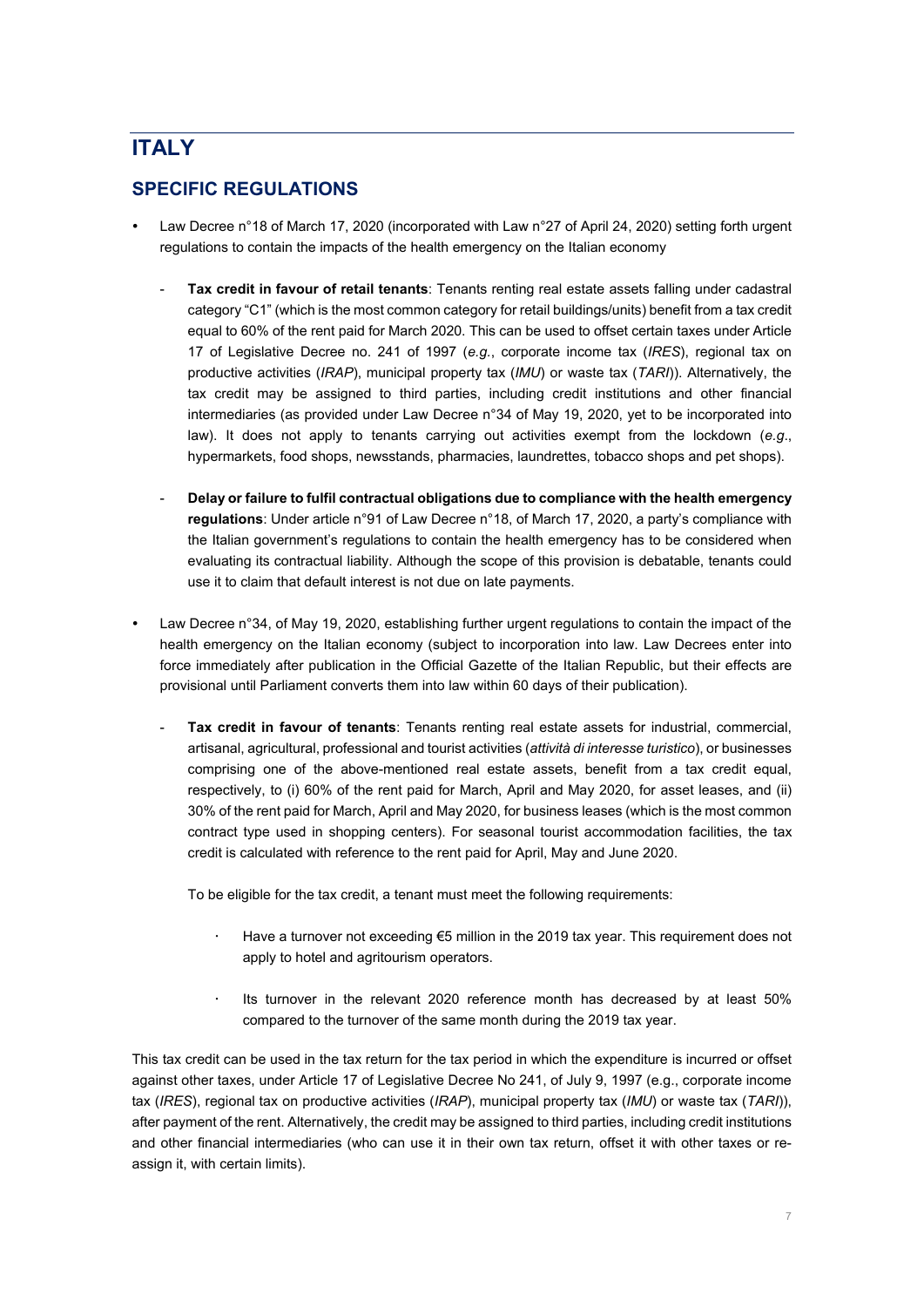The tax authorities have clarified that the tenant may assign the tax credit to its lessor, as partial payment of the rent; if so, the tenant should pay the difference between the rent due and the tax credit assigned.

The tax credit established under Law Decree 34/2020 cannot be used jointly with that established under Law Decree 18/2020.

- **Exemptions from certain property taxes for the tourism sector:** The first instalment of IMU (municipal property tax) for 2020, normally paid by June 16, 2020, is not due on: (i) hotels, agritourism facilities and other tourist accommodation facilities specifically identified in Law Decree 34/2020, owned by the related operators, and (ii) beach clubs and spas.
- **Rent reduction for tenants of private gyms, swimming pools and sports facilities:** Law Decree 34/2020 states explicitly that the suspension of sports activities required under the COVID-19 regulations affects the contractual balance of lease agreements of private gyms, swimming pools and sports facilities, and provides for the tenants' right to obtain a corresponding rent reduction for the period between March and July 2020. This reduction, unless the party concerned proves otherwise, is assumed to be equal to 50% of the contractually agreed rent.

### **GROUNDS FOR TERMINATION OR ADJUSTMENT**

- **Termination right for serious grounds**
	- Article 27, paragraph 8 of Law no. 392, of July 27, 1978 (Italian Tenants Act), grants the tenant the right to terminate the lease for serious reasons. The serious reasons must lie in unpredictable events that occurred after the lease contract was entered into and during it.
	- The qualification of the current health emergency and the restrictive measures on business as serious reasons to terminate the lease must be assessed on a case-by-case basis, as serious reasons are not meant to be temporary constraints on the business, but rather circumstances worsening the financial situation of the lessee's business in the long-term (also taking into account the remaining contractual period).

#### **Termination right due to supervened excessive onerousness**

- Under Article 1467 of the Italian Civil Code, if extraordinary and unpredictable events make performance by one of the contractual parties excessively onerous, this party can claim for termination of the contract. According to case law, a contract is terminated for this reason if extraordinary and unpredictable events happen during it, which go beyond the normal contractual risks, thus causing an imbalance of the obligations.
- The party against which the termination is claimed can avoid it by offering to modify the conditions of the contract to restore its balance.

#### **Grounds for adjustments based on general principles of Italian law**

Although an "adjustment remedy" is not expressly provided for by law, tenants are using certain general principles of Italian law to argue that, due to the pandemic, the rent must be reduced or even waived. The most common arguments are indicated below: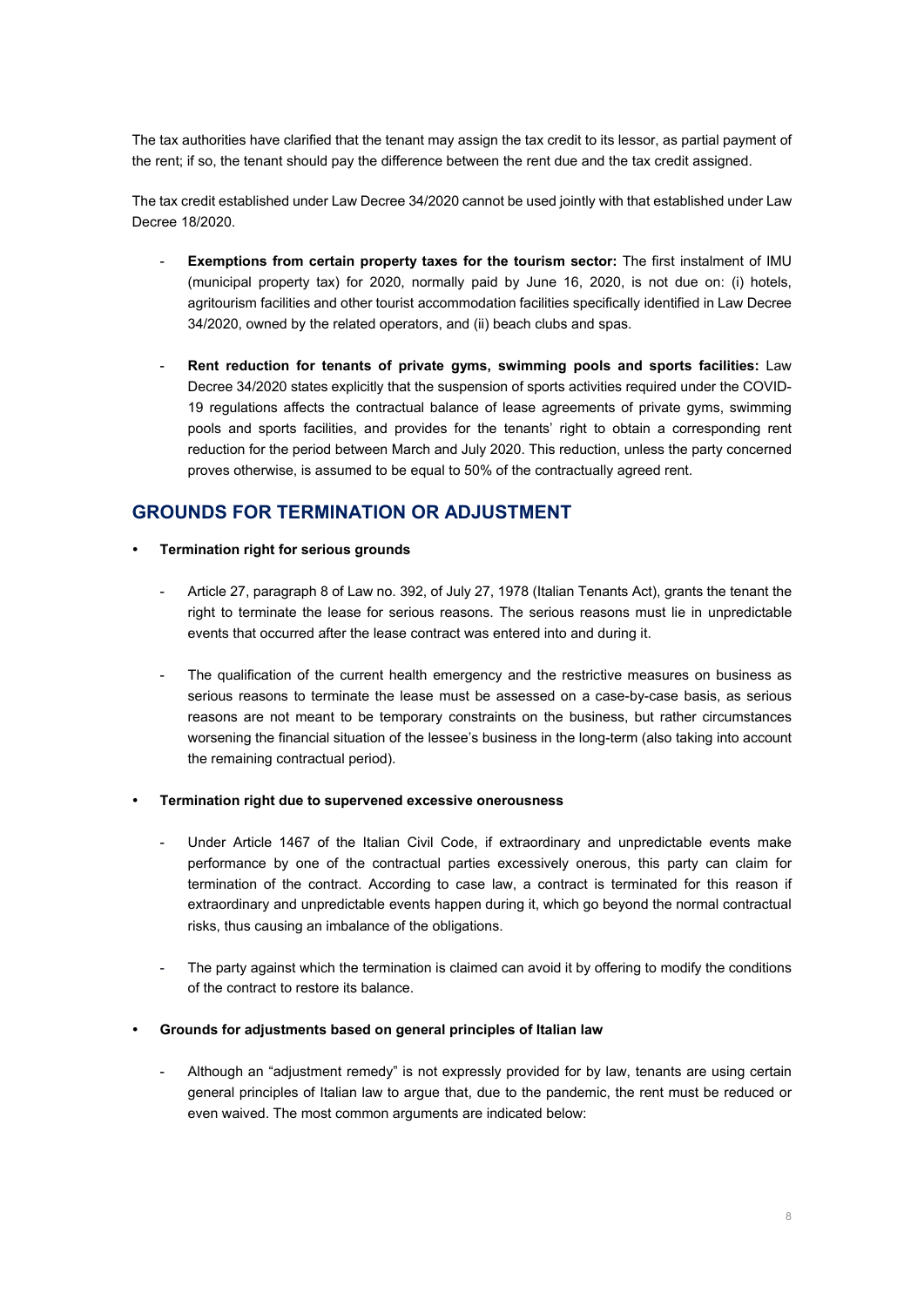- Temporary impossibility to enjoy the leased premises (Article 1464 of the Italian Civil Code).
- Obligation of fair dealing (Article 1175 of the Italian Civil Code).
- The temporary impossibility of using the leased premises for commercial purposes, during the time in which the restrictive measures imposed by the government apply, makes it impossible (limited to the validity period of these measures) to meet the purpose for which the contract was entered into: the use of the premises for the commercial activity, for the entire duration of the lease.
- **Case law** 
	- **Decision on rent waiver/reduction:** No court decision has been issued yet on requests for rent waivers/reduction or termination of lease contracts.
	- **Precautionary measures (***provvedimenti d'urgenza***) in relation to the enforcement of bank guarantees/cheques and bills securing the payment of rents:** There is a trend favourable to tenants regarding precautionary measures (*provvedimenti d'urgenza*) adopted by courts when faced with landlords' enforcement of bank guarantees / cheques and bills (Court of Venice, decrees of April 14, 2020 and May 22, 2020; Court of Bologna decree of May 12, 2020; Court of Rimini, decree of May 25, 2020; and Court of Genoa, decree of June 1, 2020). It is worth noticing that, the Court of Rome decree of May 29, 2020 provides for the right of the landlord to enforce a bank guarantee but contains an obiter dictum according to which the tenant would be entitled to a 70% reduction of the rent during the period from March 11 to May 18, 2020.

For further information, please get in touch with your Chiomenti contact or the lawyer indicated below:

#### **Giuseppe Andrea Giannantonio**

Partner I Chiomenti T +39 02 7215 7680 I giuseppeandrea.giannantonio@chiomenti.net

**Patrizia Liguti** Partner I Chiomenti T +39 02 7215 7495 I patrizia.liguti@chiomenti.net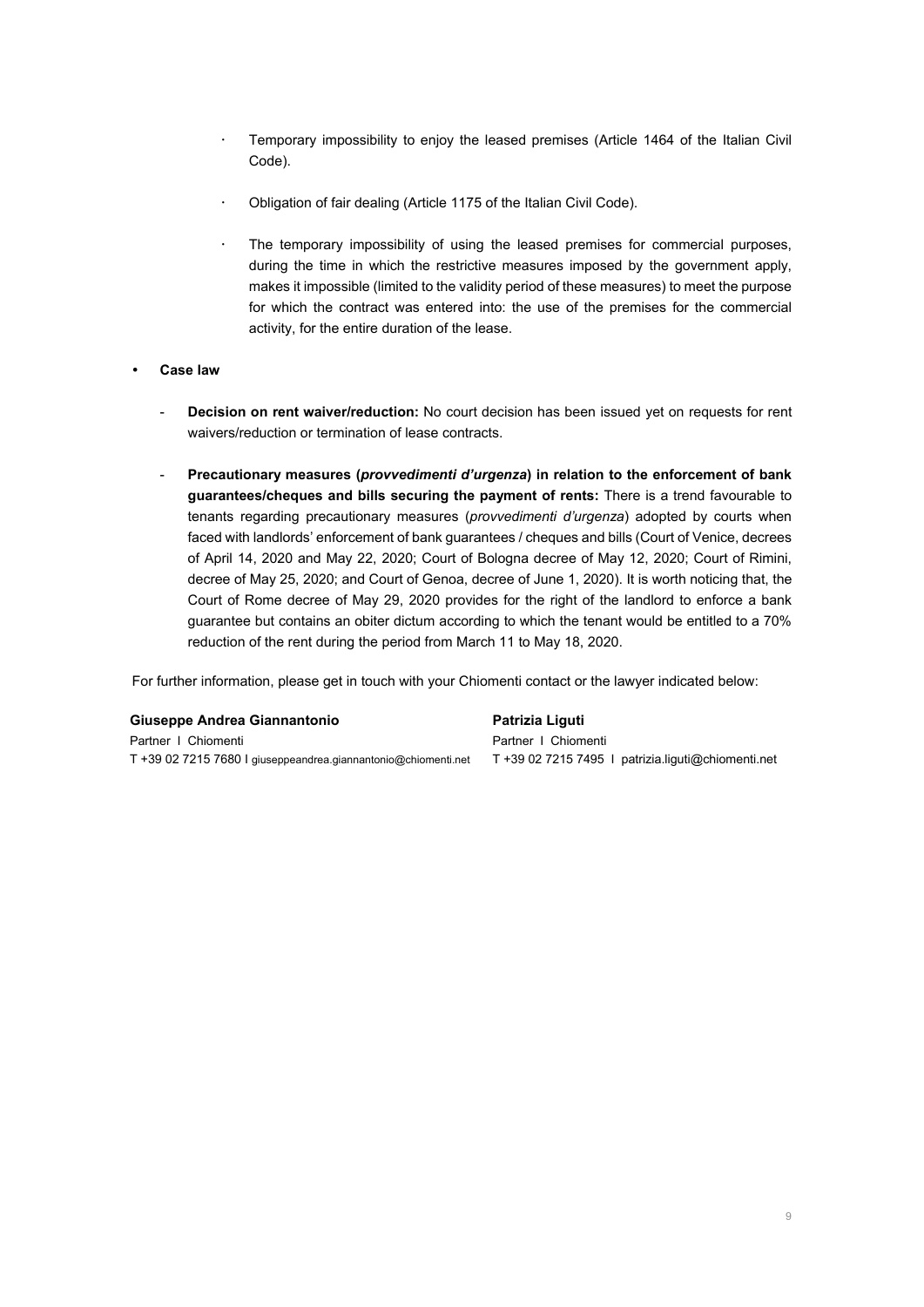## <span id="page-9-0"></span>**PORTUGAL**

## **SPECIFIC REGULATIONS**

- *[Law no. 4-C/2020, of April 6](https://dre.pt/application/file/a/131193534)* (amended by Law no. 17/2020, of May 29) sets forth an exceptional moratorium regime
- Law no. 4-C/2020 entitles non-residential tenants to defer their rent payment obligations for rent due during the period in which their activity was forced to close or was suspended (starting on April 1, 2020) under legislation enacted to contain the COVID-19 outbreak or any administrative act issued during this period, as well as in the month following revocation of the suspension, provided the deferral does not apply to rent due after September 1, 2020.
- To benefit from this regime, non-residential tenants whose activity has been mandatorily closed or suspended during this period must notify their landlord of their intention to defer their rent payment obligations.
- Any amounts deferred must be settled in equal monthly installments by June 2021. The first installment will be due on (i) the second month after the end of the relevant suspension period; or (ii) September 1, 2020, whichever is earlier.
- The moratorium only allows tenants to defer the payment of rent; it does not cover other expenses due under the lease, such as service charges.
- During the period in which the moratorium applies, the landlord will not be entitled to (i) terminate the lease agreement for failure to pay the rent, or (ii) apply late payment penalties.
- *[Law no. 1-A/2020, of March 19](https://dre.pt/web/guest/legislacao-consolidada/-/lc/134309084/202006092103/exportPdf/maximized/1/cacheLevelPage?rp=diplomasModificantes)* (amended by Law no. 16/2020, of May 29) suspends the effects of the termination of lease agreements.
- Until September 30, 2020, the effects of early termination or opposition to renewal notice served by the landlord, as well as revocation and expiry of lease agreements, are suspended unless the tenant agrees otherwise.
- Under Law no. 1-A/2020, the landlord is prevented from terminating non-residential lease agreements on the grounds of the closure or suspension of activity of commercial premises resulting from any legislation enacted to implement the state of emergency or the state of public calamity.

### **GROUNDS FOR TERMINATION OR ADJUSTMENT**

- The approval of the moratorium regime described above does not exclude the possibility of tenants relying on other legal or contractual remedies to try to reduce their rent, modify their contract or potentially terminate it. Tenants may argue that the COVID-19 outbreak (or the government's restrictive measures) constitute (i) grounds for a reduction of the rent under Article 1040 of the Portuguese Civil Code; or (ii) an extraordinary change of circumstances that entitles them to modify their lease agreement to restore the respective economical balance or to terminate it.
	- Article 1040 of the Portuguese Civil Code: Under this legal provision applicable to lease agreements, tenants may benefit from a rent reduction if, for reasons not attributable to them, they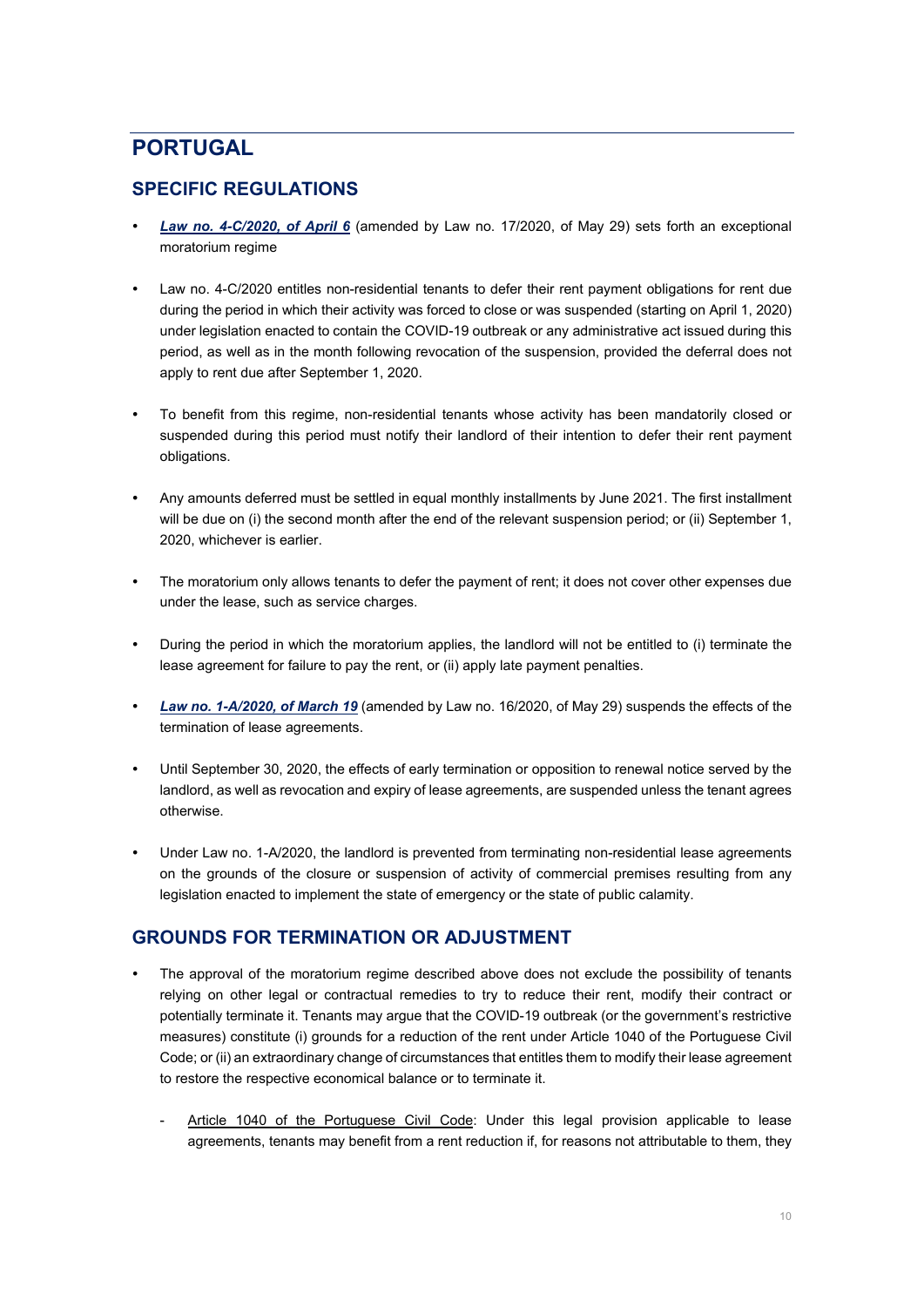are deprived from the normal use of their leased premises for a period that exceeds 1/6 of the duration of their lease agreement.

Although this remedy can be helpful in short-term leases, tenants with long-term leases are unlikely to meet the conditions to benefit from it.

Extraordinary change of circumstances: Under article 437 of the Portuguese Civil Code, if the circumstances on which the parties based their decision to enter into the contract suffer a material, adverse and unexpected change, the injured party will have the right to terminate the contract or amend it in a fair manner, if compliance with its obligations is not in line with the bona fide principle and the extraordinary circumstance is not covered by the scope of risks inherent to the agreement.

To benefit from this, tenants must prove that: (a) the COVID-19 outbreak changes the fundamental assumptions or circumstances on which the parties based their decision to enter into the lease agreement; (b) this change was extraordinary, material and unpredictable; (c) it directly affects the existing contractual balance in a way that is not in line with the bona fide principle; (d) it clearly exceeds the scope of risks inherent to the lease agreement; and (e) they were not in arrears with respect to any of their obligations at the time when the change of circumstances occurred.

 We cannot anticipate how courts will react to claims to modify or terminate lease agreements for extraordinary changes of circumstances, particularly in situations where the tenants could have benefited from the government's regulations to deal with the effects of the outbreak, such as the moratorium regime.

For further information, please get in touch with your Cuatrecasas contact or the lawyer indicated below:

#### **Nuno Sá Carvalho**

Partner I Cuatrecasas T (+351) 21 350 29 97 I nsacarvalho@cuatrecasas.com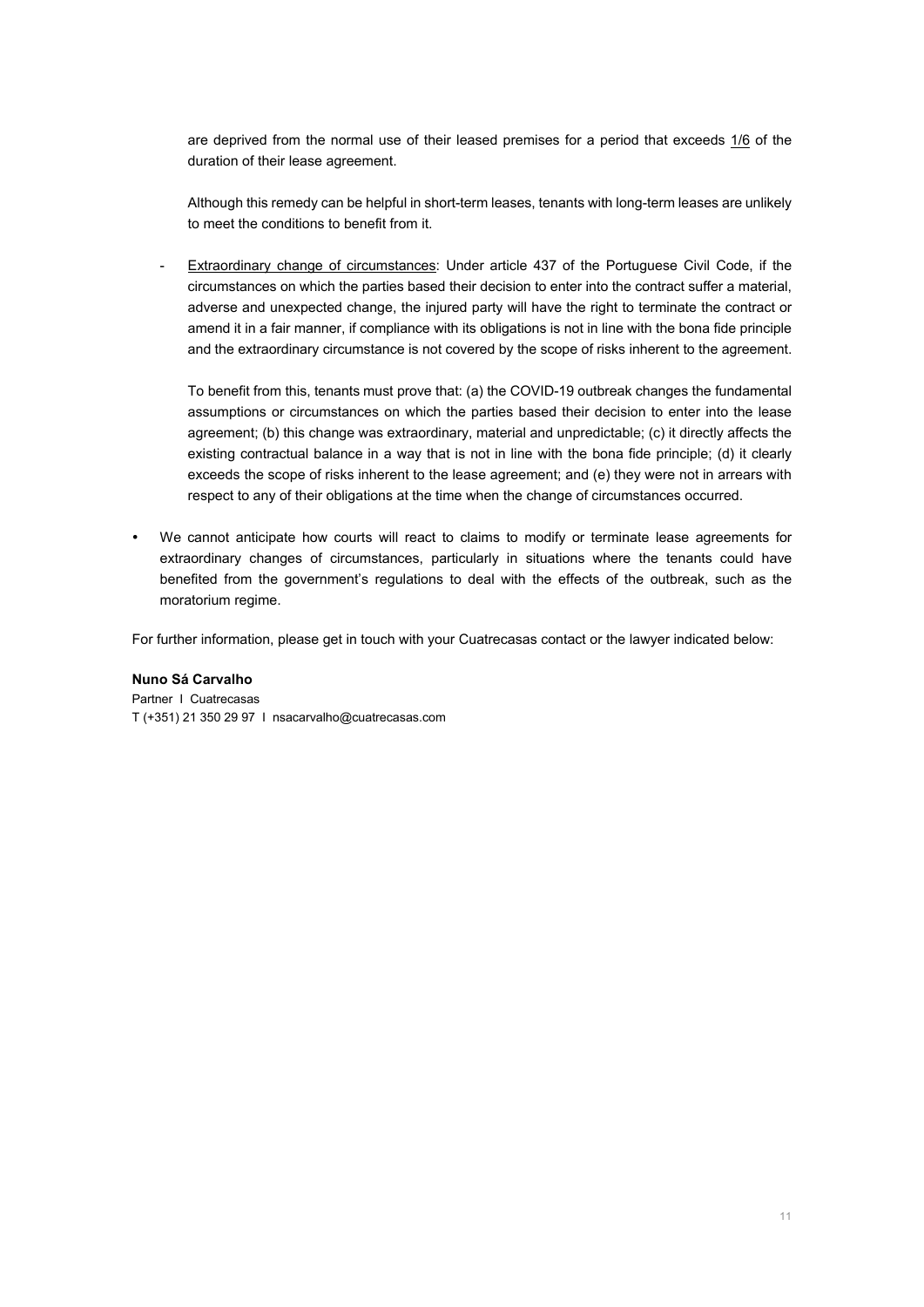## <span id="page-11-0"></span>**SPAIN**

### **SPECIFIC REGULATIONS**

- **[Royal Decree-Law 15/2020](https://www.cuatrecasas.com/publications/spain_royal_decreelaw_152020_main_legal_consequences_for_businesses.html)** ("**RDL 15/2020**").
- Until May 23, tenants who met the requirements of RDL 15/2020 (self-employed workers and SMEs suffering a loss of income of at least 75%) were entitled to ask large real estate holders for a deferral in the payment of rent if they had not already reached such an agreement.
- The deferral will be applied automatically and affect the period of the state of emergency (including its extensions), and the following monthly payments if the impact of COVID-19 continues (which may be extended month by month), but it will not exceed four months.
- The deferred rent must be paid back in instalments within two years from the moment the aforementioned situation or the four months expire, but always within the term of the lease.

### **GROUNDS FOR TERMINATION OR ADJUSTMENT**

- Unless otherwise agreed in the lease, tenants of premises where the pandemic is having a larger impact (i.e., premises affected by closure orders or in which the planned activity cannot be carried out because the mandatory measures of prevention and hygiene cannot be met) may argue that the relevant circumstances constitute a (i) force majeure event, or (ii) a basis for redistribution of risks within the contract relying on the *rebus sic stantibus* principle.
	- Force majeure: the coronavirus outbreak may constitute a force majeure event that, depending on the individual circumstances, may (i) excuse the tenant from liability for breach, (ii) discharge the tenant from performing its obligations, or (iii) suspend performance of the tenant's obligations if its effects are only temporary.
	- *Rebus sic stantibus* principle: if the individual circumstances of the case do not allow the event to be considered force majeure, the tenant could consider the application of the *rebus sic stantibus* principle. Under Spanish law, contracts may be reviewed or terminated where extraordinary changes in the circumstances that existed at the time of signing upset the balance between the contracting parties, making the performance of one party unduly burdensome.
- For commercial leases, despite the fact that the specific features of each case must be analysed on a case-by-case basis, we think the existing uncertainty provides legal leverage for tenants to mitigate rent.

For further information, please get in touch with your Cuatrecasas contact or the lawyer indicated below:

#### **Ramón Gil**

Partner I Cuatrecasas T +34 91 524 71 88 I ramon.gil@cuatrecasas.com